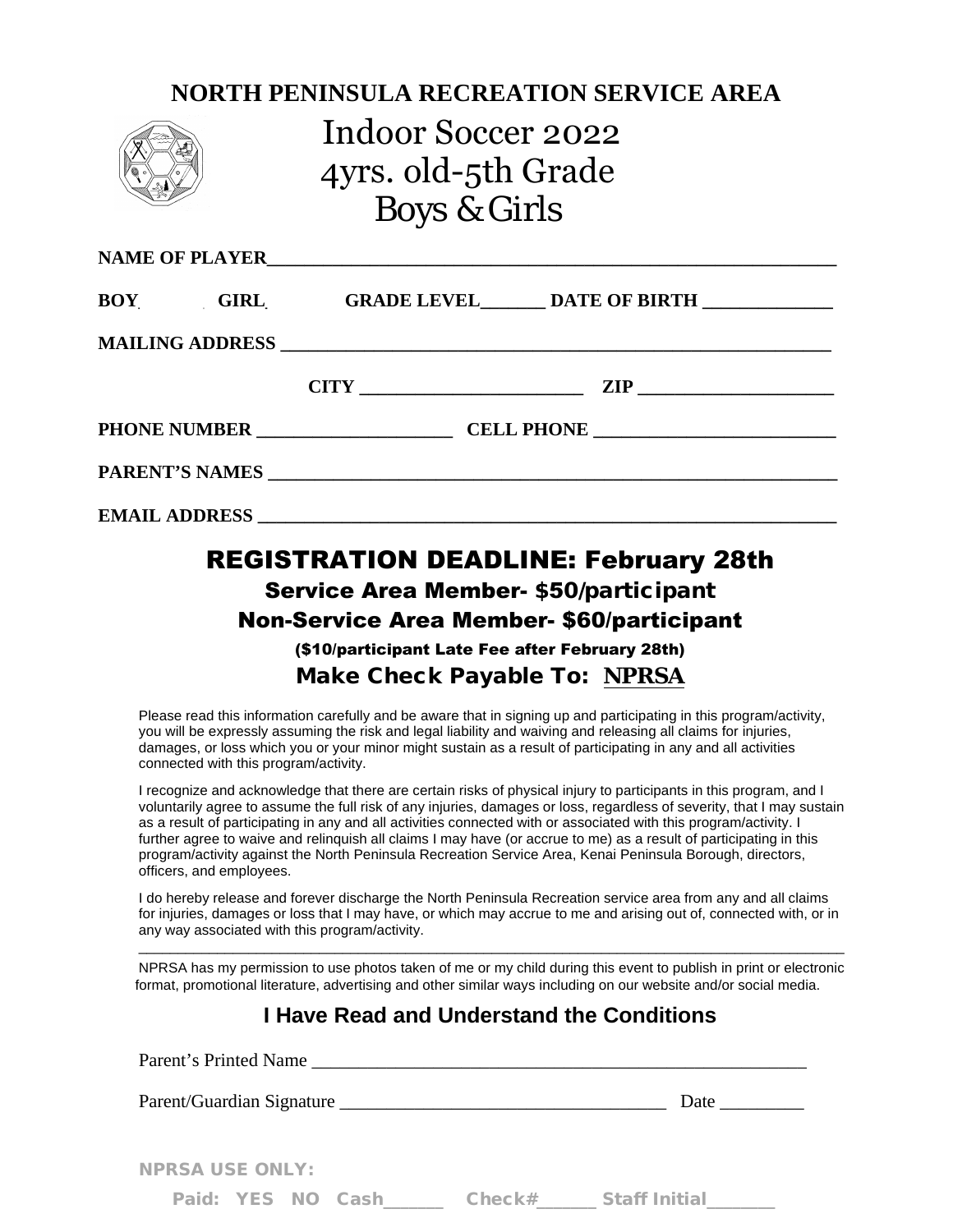#### **North Peninsula Recreation** Consent to Treat

|                                                                                                                                                                                                                                                                                                                                                                                                                 |                                                                                                                                                                                                                                     |                             | This is to certify that on this date, $\frac{1}{2}$ as a parent or guardian of $\frac{1}{2}$ $\frac{1}{2}$ give my                                                                                                             |
|-----------------------------------------------------------------------------------------------------------------------------------------------------------------------------------------------------------------------------------------------------------------------------------------------------------------------------------------------------------------------------------------------------------------|-------------------------------------------------------------------------------------------------------------------------------------------------------------------------------------------------------------------------------------|-----------------------------|--------------------------------------------------------------------------------------------------------------------------------------------------------------------------------------------------------------------------------|
|                                                                                                                                                                                                                                                                                                                                                                                                                 |                                                                                                                                                                                                                                     |                             | consent to North Peninsula Recreation S.A. and its medical representatives to obtain medical care from any licensed                                                                                                            |
|                                                                                                                                                                                                                                                                                                                                                                                                                 |                                                                                                                                                                                                                                     |                             | physician, hospital, or clinic for the above mentioned participant, for any injury that could arise from participation in the                                                                                                  |
| scheduled activity or event.                                                                                                                                                                                                                                                                                                                                                                                    |                                                                                                                                                                                                                                     |                             |                                                                                                                                                                                                                                |
|                                                                                                                                                                                                                                                                                                                                                                                                                 | If said athlete is covered by any insurance company, please complete the following:                                                                                                                                                 |                             |                                                                                                                                                                                                                                |
|                                                                                                                                                                                                                                                                                                                                                                                                                 | Name of Carrier:<br><u>Name</u> of Carrier:                                                                                                                                                                                         |                             |                                                                                                                                                                                                                                |
|                                                                                                                                                                                                                                                                                                                                                                                                                 | Address: <u>Address:</u> Address: Address: Address: Address: Address: Address: Address: Address: Address: Address: Address: Address: Address: Address: Address: Address: Address: Address: Address: Address: Address: Address: Addr |                             |                                                                                                                                                                                                                                |
|                                                                                                                                                                                                                                                                                                                                                                                                                 |                                                                                                                                                                                                                                     |                             |                                                                                                                                                                                                                                |
|                                                                                                                                                                                                                                                                                                                                                                                                                 | **Signed (Parent/Guardian):                                                                                                                                                                                                         |                             |                                                                                                                                                                                                                                |
|                                                                                                                                                                                                                                                                                                                                                                                                                 |                                                                                                                                                                                                                                     |                             |                                                                                                                                                                                                                                |
|                                                                                                                                                                                                                                                                                                                                                                                                                 |                                                                                                                                                                                                                                     |                             |                                                                                                                                                                                                                                |
|                                                                                                                                                                                                                                                                                                                                                                                                                 |                                                                                                                                                                                                                                     |                             |                                                                                                                                                                                                                                |
|                                                                                                                                                                                                                                                                                                                                                                                                                 | your own expense, with or without insurance.                                                                                                                                                                                        |                             | North Peninsula Recreation does not provide insurance for this activity or event. You participate in this activity at                                                                                                          |
|                                                                                                                                                                                                                                                                                                                                                                                                                 |                                                                                                                                                                                                                                     | <b>Medical History Form</b> |                                                                                                                                                                                                                                |
|                                                                                                                                                                                                                                                                                                                                                                                                                 |                                                                                                                                                                                                                                     |                             |                                                                                                                                                                                                                                |
|                                                                                                                                                                                                                                                                                                                                                                                                                 |                                                                                                                                                                                                                                     |                             | Address: Birthdate: Birthdate: Birthdate: Birthdate: Birthdate: Birthdate: Birthdate: Birthdate: Birthdate: Birthdate: Birthdate: Birthdate: Birthdate: Birthdate: Birthdate: Birthdate: Birthdate: Birthdate: Birthdate: Birt |
|                                                                                                                                                                                                                                                                                                                                                                                                                 |                                                                                                                                                                                                                                     |                             |                                                                                                                                                                                                                                |
| Who to Contact in Case of an Emergency?                                                                                                                                                                                                                                                                                                                                                                         |                                                                                                                                                                                                                                     |                             |                                                                                                                                                                                                                                |
|                                                                                                                                                                                                                                                                                                                                                                                                                 |                                                                                                                                                                                                                                     |                             | Name: Number Relationship: Name: Phone Number Phone Number Phone Number Phone Number Phone Number Phone Number                                                                                                                 |
|                                                                                                                                                                                                                                                                                                                                                                                                                 |                                                                                                                                                                                                                                     |                             | Physician's Name: Phone Number Phone Number Phone Number Phone Number Phone Number                                                                                                                                             |
|                                                                                                                                                                                                                                                                                                                                                                                                                 | Hospital of Choice: Central Peninsula hospital                                                                                                                                                                                      |                             |                                                                                                                                                                                                                                |
| <b>Please Complete the Following:</b><br>□<br>Fainting spells<br>Convulsions/epilepsy<br>Neck or back injury<br>$\Box$<br>Asthma<br><b>High Blood Pressure</b><br>□<br>Kidney problems<br>Hernia<br>Diabetes<br>Heart murmur<br>Allergies<br>Injuries to:<br>Shoulder<br>□<br>⊏<br>Knee<br>$\Box$<br>Ankle<br> <br> -<br>Fingers<br>Arm<br>E<br>Other<br>Е<br><b>Impaired Vision</b><br><b>Impaired Hearing</b> | the proper first aid treatment. Have you had (or do you presently have) any of the following?<br>Head injury (concussion, skull fracture)<br>$\text{Specify:}\n\qquad \qquad \qquad$                                                |                             | If the answer to any of the following questions is or was yes, please describe the problem and its implications for                                                                                                            |
| Other:                                                                                                                                                                                                                                                                                                                                                                                                          | Are you currently taking any medications? What? Why?                                                                                                                                                                                |                             |                                                                                                                                                                                                                                |
|                                                                                                                                                                                                                                                                                                                                                                                                                 | Has the doctor placed any restrictions on your activity? _______________________                                                                                                                                                    |                             |                                                                                                                                                                                                                                |
|                                                                                                                                                                                                                                                                                                                                                                                                                 | Signature (Parent/Guardian)<br><u>Signature</u> (Parent/Guardian)                                                                                                                                                                   |                             | Date                                                                                                                                                                                                                           |